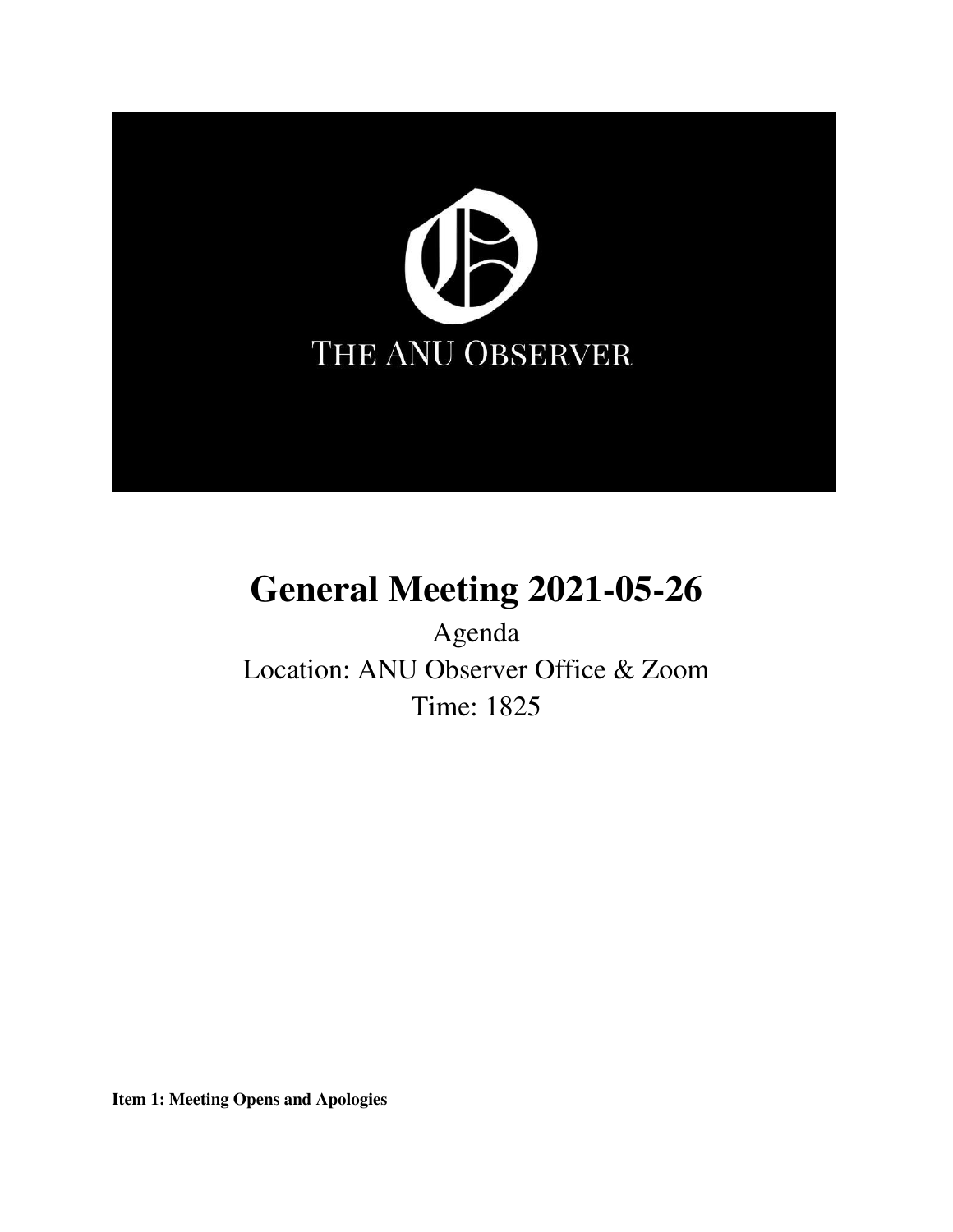- 1.1 Acknowledgement of Country
- 1.2 Apologies:

# **Item 2: Minutes from the Previous Meeting including Matters Arising**

2.1 Minutes from the Previous Meeting

[https://drive.google.com/file/d/1323OnMo\\_MvjMdcNrxJN-](https://drive.google.com/file/d/1323OnMo_MvjMdcNrxJN-Tj2RwPfgI_5p/view?usp=sharing)[Tj2RwPfgI\\_5p/view?usp=sharing](https://drive.google.com/file/d/1323OnMo_MvjMdcNrxJN-Tj2RwPfgI_5p/view?usp=sharing)

Motion passes

#### **Item 3: Reports and Matters Arising**

3.1 Report of the Chair of the Board (Appendix A)

Konstantine passes chair to Helena

- Been a good year.
- SSAF is "a bit iffy at the moment", unsure of what the outcome will be at the end of this year.
- ANU a bit unresponsive about student responses.

Helena asks for clarification re the uncertainty of SSAFF:

- Kon responds saying due to reduced student enrollment at ANU the situation re SSAFF is uncertain.
- 3.2 Report of the Chair of the Editorial Committee (Appendix B)

Helena:

- Encourages reporters to read report.
- 3.3 Report of the Visual Team (Appendix C)

Jo takes his report as read.

3.4 Report of the Web Executive (Appendix D)

Angus takes his report as read.

3.5 Report of the Community Executive (Appendix E)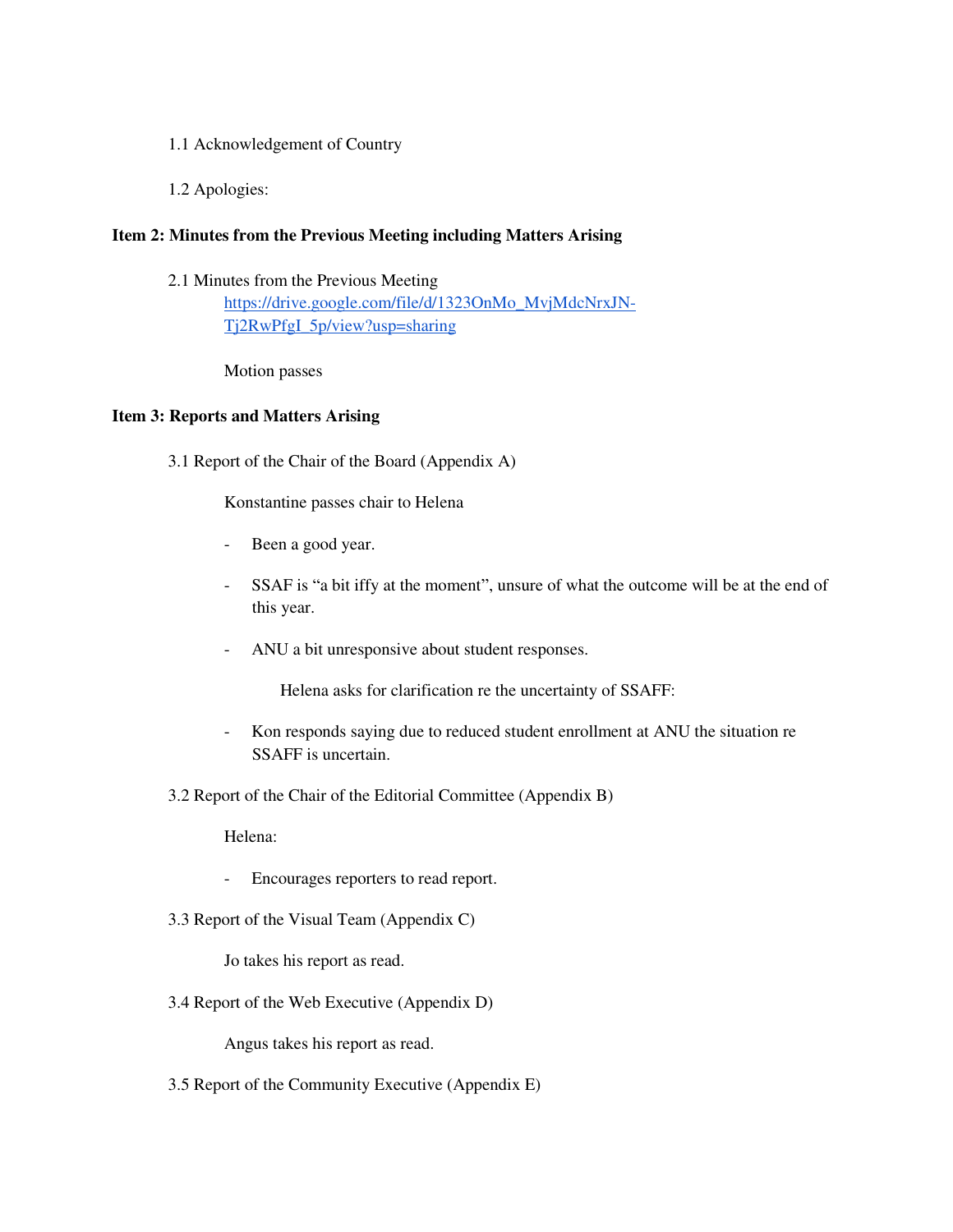Angus takes his report as read.

Helena asks who is responsible for buying food for the offices:

Angus replies himself.

Jo asks whether there is a cleaning roster:

- Angus replies "soon"

3.6 Secretary's Report (Appendix F)

Konstantine speaks to his report:

- Discusses upcoming COO role.

No questions

3.7 Finance Executive's Report (Appendix G)

Helena asks if the uncertainty surrounding how much money is left has been resolved:

- Sung Jae replies saying that e hopes the issue will be resolved soon.

Konstantine asks on the situation regarding discrepancies in the financial accounts:

Sung Jae says there is nothing of concern which may have occurred from the previous fin executive, but the issue is being resolved with Kon as we speak.

Brandon mover on all reports en bloc.

Passed.

# **Item 4: Elections**

*Nill* 

# **Item 5: Items for Resolution**

5.1 Motion to amend the ANU Observer Constitution. Tracked changes can be found in the link below.

● [https://drive.google.com/file/d/1LVnQIykMXsp51TwH72DtArrdBT5591e9/view?usp=s](https://drive.google.com/file/d/1LVnQIykMXsp51TwH72DtArrdBT5591e9/view?usp=sharing) [haring](https://drive.google.com/file/d/1LVnQIykMXsp51TwH72DtArrdBT5591e9/view?usp=sharing)

Konstantine speaking for the motion: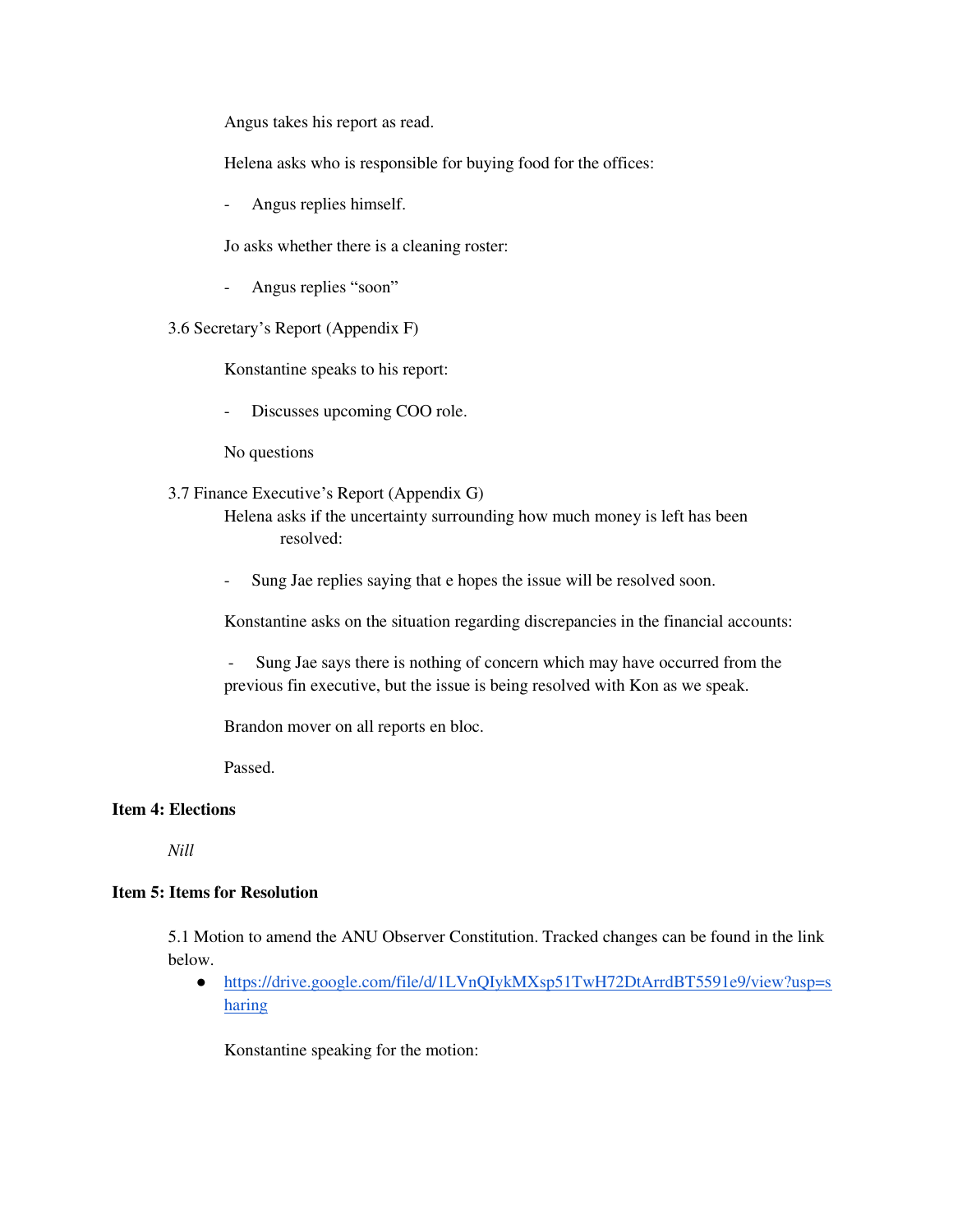- Change made to improve efficiency of Observer's operations.
- Notes communication issues from last year, wanting to make a consistent system to deal with potential issues which may arise.
- Office maintenance and socials falls under this proposed motion.
- Role descriptions will be included later after passed in this OGM.
- Will be a stipend role.

Eliza asks whether ANU Council has been consulted in regards to the proposed changes:

Konstantine said Dep VC has endorsed the changes, but wants Observer to consult the members and will be put forward to Council in July.

India seconder

Move to a vote:

Hayley Hands noted abstention

Motion passes .

#### 5.2 Appointment of Arbitration Panel Members. *(1)*

*Nominations for Arbitration Panel Members are to be advertised by the Chair of the Board prior to the next General Meeting. Nominations will be received by the Chair in the period between the calling of a General Meeting and the opening of that Meeting.* 

There are two nominations received:

#### Andre Kwok

# **Candidate Statement**

Hello everyone! My name is Andre, and I am interested in becoming your arbiter. I'm a third year Asian Studies and Law student. I am keen to apply my adjudication and assessment skills on a range of matters ranging from addressing complaints and disputes and deciding honoraria. I am committed to acting confidentially, impartially and in accordance with the Observer panel guidelines. I have also familiarised myself with the responsibilities outlined in the constitution. I have experience in working and communicating similar matters at New Mandala, an online publication based at the ANU Coral Bell School.

I will draw on my institutional involvement as a member of ANUSA and conflict resolution experiences in clubs and societies as both a member and in several executive positions. Outside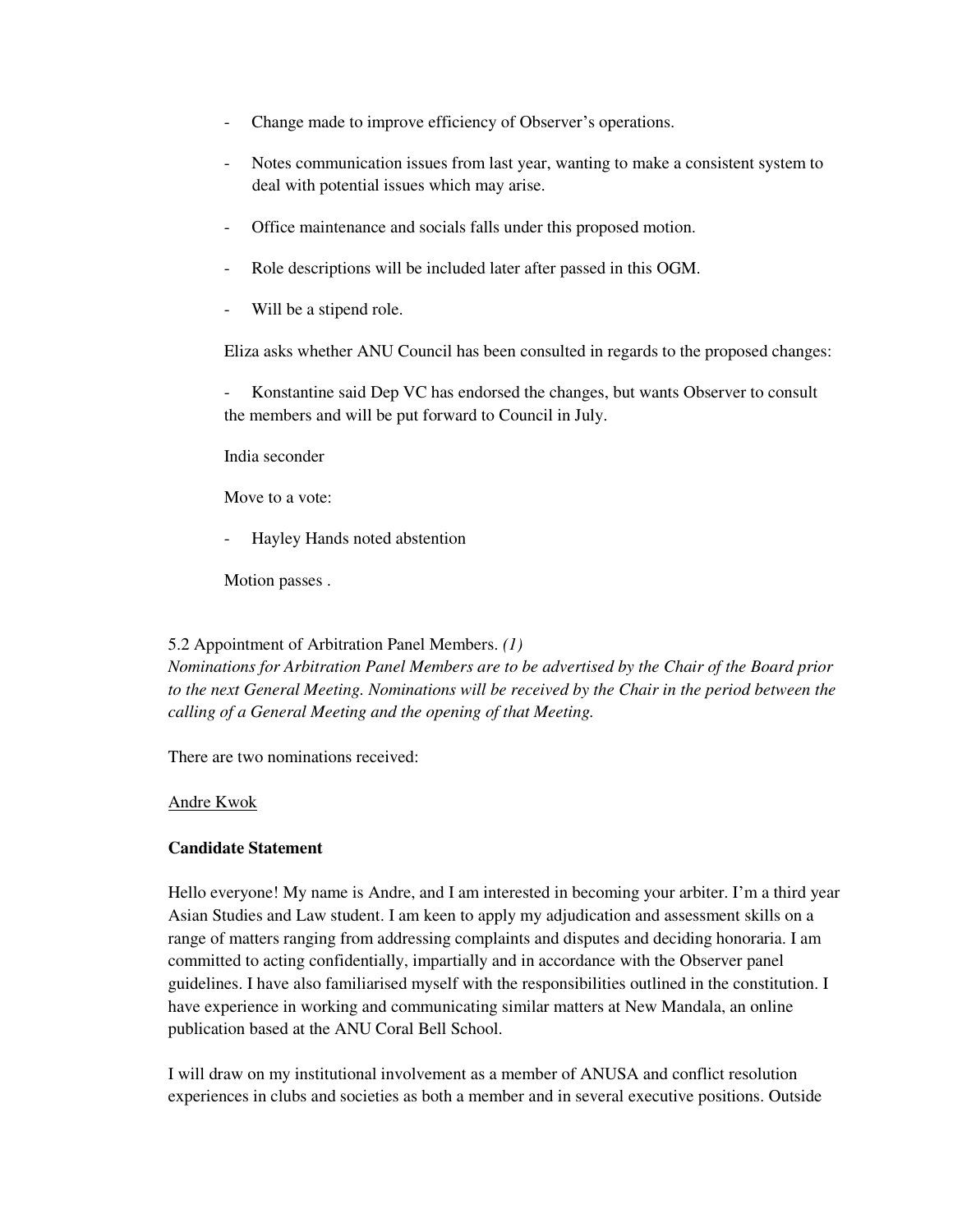university, I am a user experience designer which involves assessment mapping, encompassing several of the key responsibilities of the arbiter. I enjoy working with people and I am a fast learner. I hope to join the team at ANU Observer. Thank you for listening :)

# **Conflicts of Interests**

2021 ANUSA College of Asia and the Pacific Representative 2021 College of Asia and the Pacific Students' Society President Associate Editor of New Mandala at Coral Bell School of Asia Pacific Affairs General Representative of the ANU Undergraduate Research Society

No Political Affiliation or Membership

# Dominic Harvery-Taylor

# **Candidate Statement**

Hi my name is Dominic Harvey-Taylor. I am a fifth year Law/Asian Studies student. I'm interested in applying for the Arbitration Panel, as I am passionate about institutional governance, media standards, and student media.

In terms of relevant experience, I have previously served in a similar capacity on the ANUSA Disputes and Honoraria Committee and have several years of experience working as an Editor and have been on the Editorial Board of another ANU Student Publication.

If appointed, I would be able to add some diversity to the panel and provide a fresh and impartial perspective with respect to honoraria awards and disputes. I would also be able to bring my comparative experience working on governance issues in other organizations. I also plan to study Media Law in second semester, which should hopefully provide some good background knowledge when potentially assessing Observer's policies and standards vis a vis the current regulatory environment.

# **Conflicts of Interest**

# ANUSA:

- Former member of ANUSA Disputes Committee (2020)
- Former ANUSA College Rep (2019)
- Former member of ANUSA Honoraria Committee (2019)

Clubs and Societies:

- College of Asia and the Pacific Students' Society (CAPSS):
	- o Current member
	- o Former President
- Australia Indonesia Youth Association:
	- o Former Member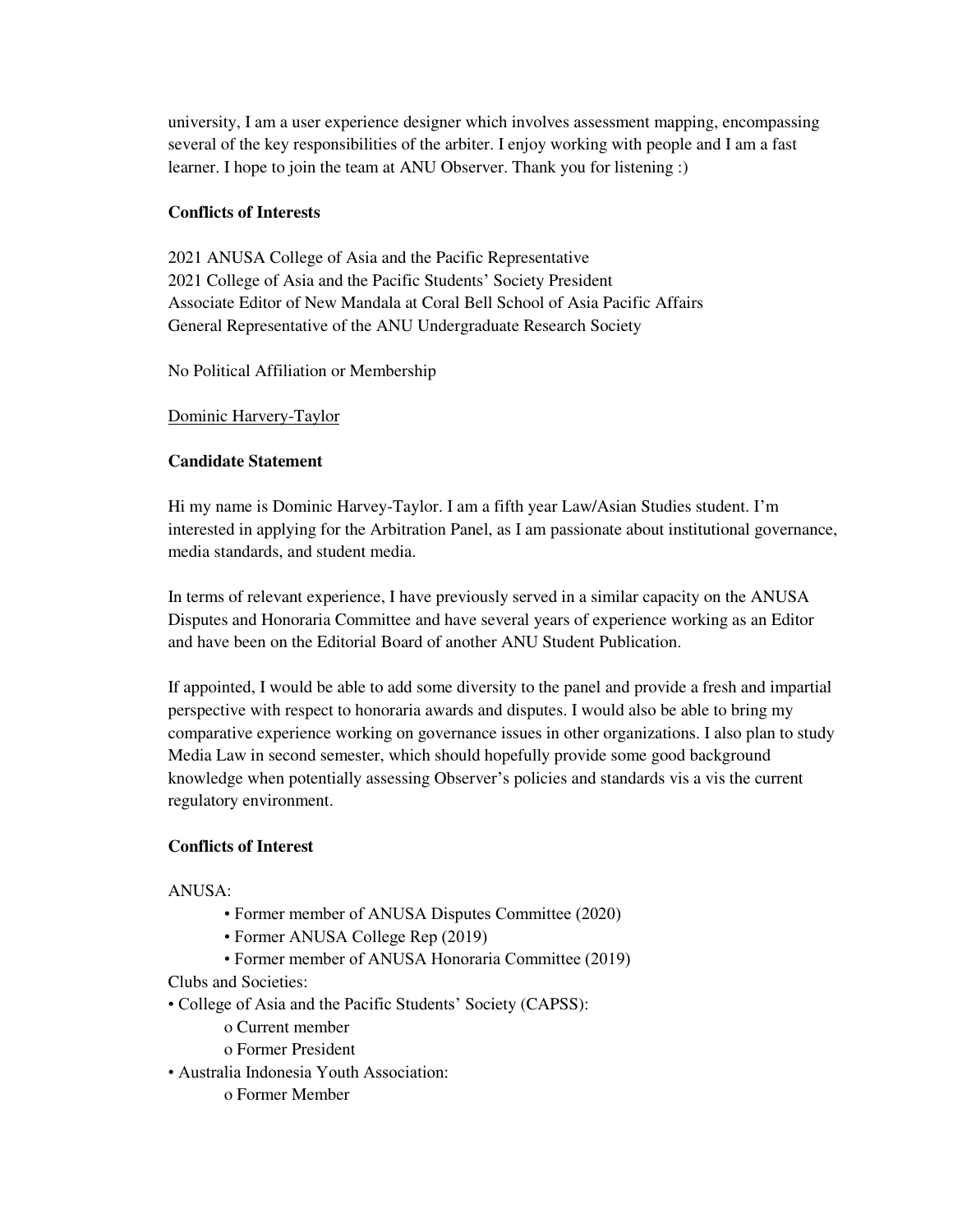• Australia-China Youth Association:

o Former Member

• ANU ASEAN Society:

o Former member

• Law Student Society:

o Former member

Media Organisations:

- ASEAN-Australia Strategic Youth Partnership (AASYP)
	- o Current Editor of AASYP Publications (finishing role in July 2021)
	- o Current Member
- The Monsoon Project
	- o Former Process and Development Manager/Associate Editor
	- o Former Editorial Board Member

Personal

• Parent is employee of ANU

Andre Kwok's statement is read aloud by Kon as he is not present in the meeting.

Dom HT will now speak to his statement:

- Dom outlines his background to those present.
- Main strength is a fresh and new perspective in awarding honoraria and disputes.
- Views as a strength to have someone from outside the organisation taking up the role.

Jess from Arb panel member:

- How would you deal with conflict of interest disputes which are personal:

Dom HT replies:

- Easiest way is to recuse himself from a conflict.
- Not someone to get into interpersonal conflicts anyway.

Move to a vote by secret ballot:

- Dom HT appointed as arbiter.

5.3 Motion to accept the Auditor's Representation Letter and the Financial Accounts Report of the ANU Observer Inc. for 2018.

● Auditor's Representation Letter: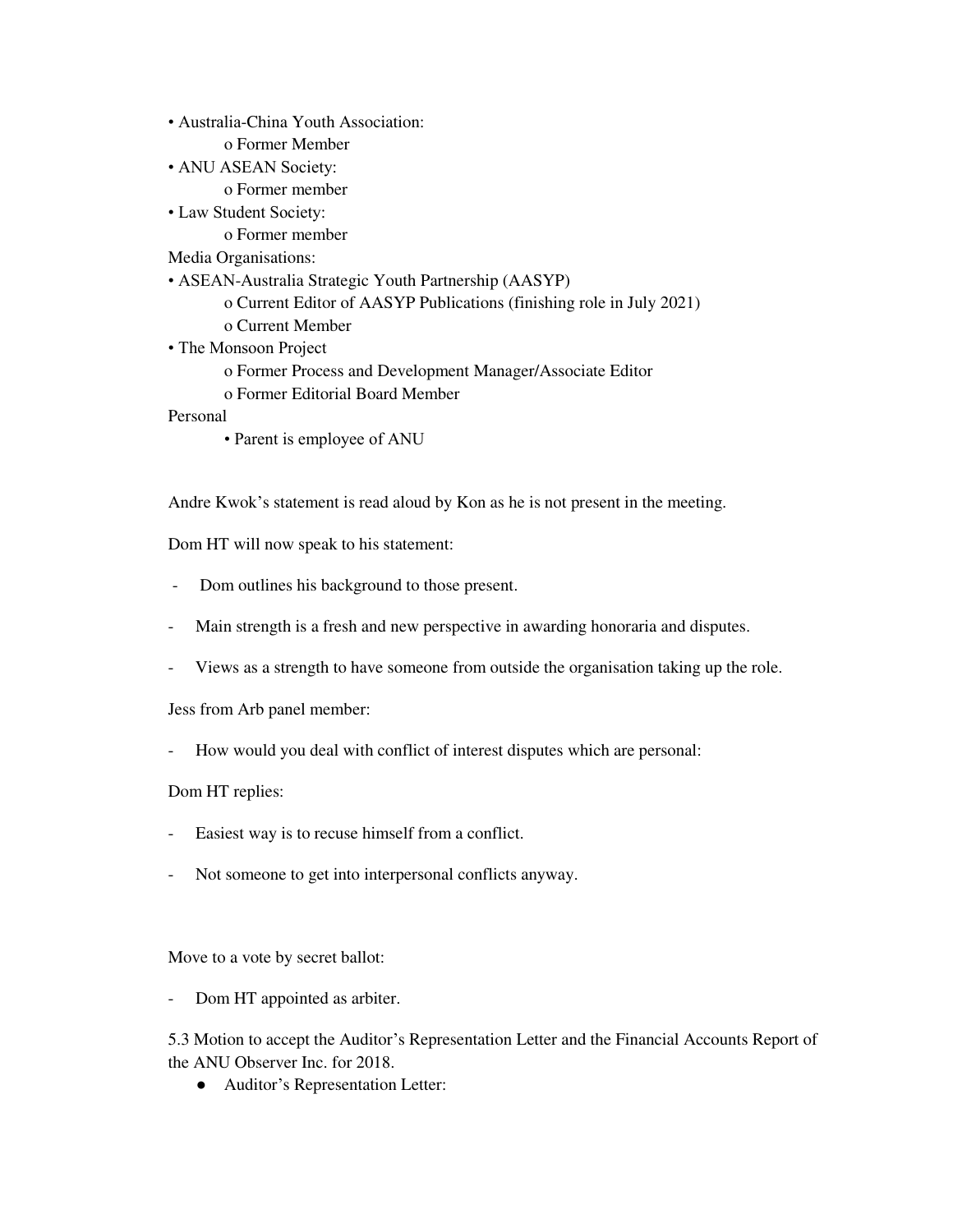[https://drive.google.com/file/d/1H5MHvoE5x1UYoQHE8YaGOV7fGC9UbnV3/view?us](https://drive.google.com/file/d/1H5MHvoE5x1UYoQHE8YaGOV7fGC9UbnV3/view?usp=sharing) [p=sharing](https://drive.google.com/file/d/1H5MHvoE5x1UYoQHE8YaGOV7fGC9UbnV3/view?usp=sharing)

● Financial Accounts Report: [https://drive.google.com/file/d/1H5MHvoE5x1UYoQHE8YaGOV7fGC9UbnV3/view?us](https://drive.google.com/file/d/1H5MHvoE5x1UYoQHE8YaGOV7fGC9UbnV3/view?usp=sharing) [p=sharing](https://drive.google.com/file/d/1H5MHvoE5x1UYoQHE8YaGOV7fGC9UbnV3/view?usp=sharing)

Angus Mover

India Seconder

Move to a vote:

- 4 People on zoom, 0 against, 5 abstentions.
- Motion passes

5.4 Motion to accept the Auditor's Report and Audited Financial Accounts of the ANU Observer Inc. for 2019.

- Auditor's Representation Letter: [https://drive.google.com/file/d/1dRR1FYOo3bNWxKQ7qziS4guQWCqEjutf/view?usp=](https://drive.google.com/file/d/1dRR1FYOo3bNWxKQ7qziS4guQWCqEjutf/view?usp=sharing) [sharing](https://drive.google.com/file/d/1dRR1FYOo3bNWxKQ7qziS4guQWCqEjutf/view?usp=sharing)
- Financial Accounts Report: [https://drive.google.com/file/d/1afyoNo-m1cegLluNHTK3n3lGGN-](https://drive.google.com/file/d/1afyoNo-m1cegLluNHTK3n3lGGN-5aW6d/view?usp=sharing)[5aW6d/view?usp=sharing](https://drive.google.com/file/d/1afyoNo-m1cegLluNHTK3n3lGGN-5aW6d/view?usp=sharing)

India Mover

Jo Second

Move to a vote:

- 5 in favour on zoom, 3 abstentions, all in room in favour

Motion passes

# **Item 6: Items for Discussion**

*Nil* 

**Item 7: Notices of Motions**  *Nil*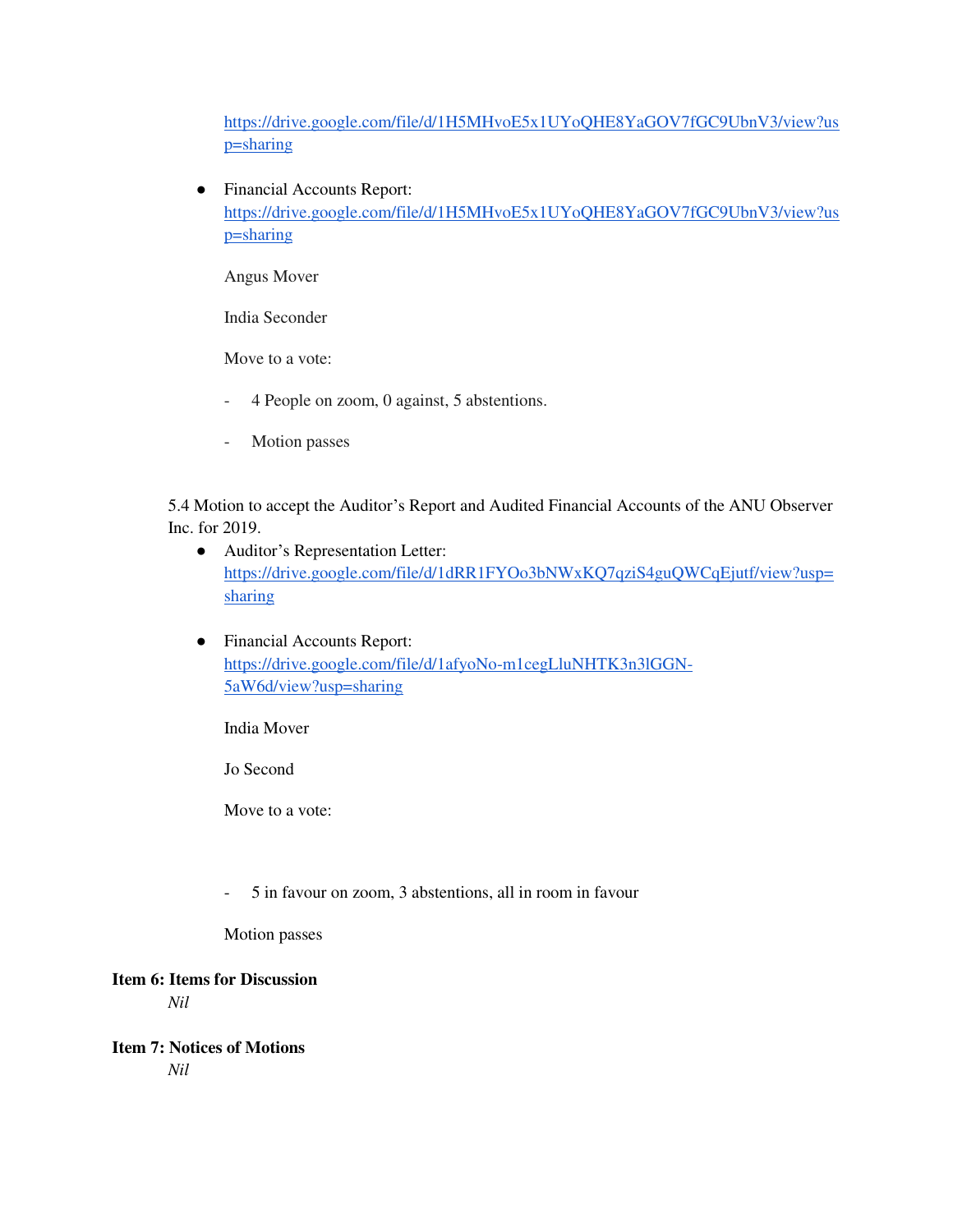# **Item 8: Other Business**

#### **Item 9: Date of next meeting and Close**

The next meeting of the Members of The ANU Observer will be held in Semester 2, 2021.

Meeting closes at 19:30.

#### **Appendix A: Report of the Chair - Konstantinos Katsanis Performance**

Observer's overall performance this year, from a board's perspective, has been satisfactory, and quite steady. We did not experience any unexpected events (e.g. COVID-19), like last year, that would place us in a challenging situation. So far, Observer appears to be maintaining its reputation as a reliable, fast and accurate student-led media organisation on campus. We have not seen radical changes in the way we perform, neither in the content we create. However, in comparison to previous years, it is fair to admit that we have given more freedom to our executives in the way they conduct their operations and the content they produce. That does not mean that the work does not abide by policies or regulations, but merely that we are trying new things at a smaller scale.

 Every year, each new executive is bringing new ideas and different skills to the table. This is good, but has also challenged how Observer has been set up in both a structural and cultural way. Observer started with a very specific vision, which was predominately hard, written news. Most of its institutions were fundamentally created to suit that purpose. However, this purpose being the sole purpose of Observer has shown to be unrealistic in the long run, as we saw the need to expand in other areas. This only became more evident when people from diverse backgrounds started joining in who wanted to do something new and creative. It also became evident by a fall in our readership and a lack of interest for Observer-related output. I think it is important to be flexible, without compromising what we have already achieved; our reputation and our style. We went through a period where I felt that Observer was not appreciated as much as it used to be when it started. However, I am very confident that for this year, our work has been well-appreciated. I think this is based mostly on the fact that we have retained our technical style and applied it to more diverse topics and areas (e.g. interesting videos and graphics) than previously done. I encourage Observer to continue expanding and diversify, while maintaining the style and reputation we have already established. Although difficult to do, I think this year has been a testament to this very fact.

#### **Institutional Knowledge**

 In the transition between 2019-2020, we had a significant problem with retainment of institutional knowledge. Generally, handovers have been a challenge to acquire in Observer. This, combined with a lack of interest of executives toward the end of their terms, has proven to be almost catastrophic in the past. Last year, we started taking measures in creating a process with how institutional knowledge is passing down between different executive committees and boards. I am satisfied that the majority of the 2020 elected officers who provided a handover, or arranged a meeting with the current ones, to pass down their knowledge about the role, and inform them on their experiences. I've seen a significantly positive improvement in retainment of institutional knowledge in the organisation. I think this, combined with internal governance training ran by me earlier this year, proved to be fundamental in preparing our elected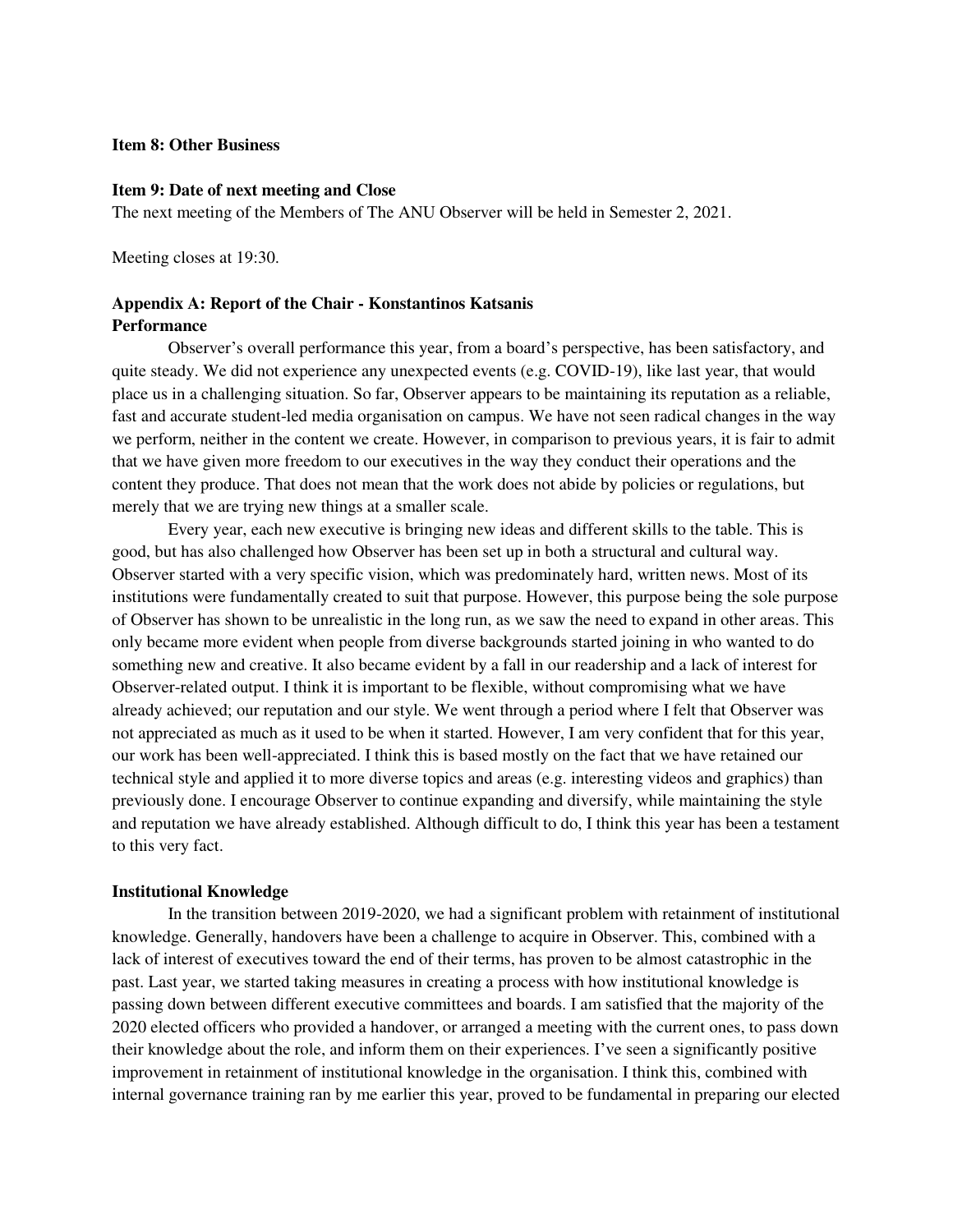officers for this year. I think it is important for handovers and training of any sort should be delivered as soon as possible. Although there has been an improvement in comparison to previous years, there is still a lot of work that needs to be done to ensure that institutional knowledge will be retained. A policy might be useful in regulating the process of handovers and ensuring that all newly elected officers are feeling confident entering their terms.

#### **ANU Communication**

 Communication with the university has been better than any time before. I am really satisfied with the approach the new DVCSUE has taken since he started his term mid last year. The Executive Officer has been handling all the communication, and she has been of great assistance in all of our enquiries. I am hoping to establish a meeting with them in-person to discuss our future funding arrangements, as well to discuss how we can improve the SSAF process, so that all organisations receive funding in a fair manner, and remove any hostilities or unnecessary competition that usually arises among SSAF-funded organisations. According to the new SSAF agreement, there was supposed to be created a Student Services Council, where representatives from each organisation would meet and discuss how better services to students could be delivered. I believe this was done to minimise the competition element and to work together to come to mutual agreements. Unfortunately, this has not been implemented, yet, and I have not found the time to question the University about it.

#### **Funding**

 Observer was awarded \$46,930 in SSAF money. The total pool was quite reduced from previous years. Observer represents 1% of the total SSAF pool. Although that amount is sufficient to cover most of our general expenses, I have gathered feedback from our teams that we might need to increase our allowances line item. This will be discussed further in the second half of the semester. I think the current ANU financial climate is still very unpredictable, so I cannot guarantee whether such an increase will be possible, or even whether we would be able to acquire the same amount of SSAF as we have this year. Our funding is directly influenced by the number of students attending ANU. As it is known, those numbers have been reduced due to the impact of COVID-19. I do not think that Observer's funding will get completely cut-out, nor that Observer will be the last organisation to receive any SSAF funding. However, I am concerned that the number of students for the coming years will be lower than usual and this will have a direct impact on our funding.

 The board will need to start searching for other funding outlets that are within the arrangements outlined in the SSAF agreement. This might be hard, but not impossible. As part of my agenda for the coming months will be to find outlets to maintain our funding and even expand it, if that is possible.

#### **Appendix B: Report of the Executive Editor - Helena Burke**

I am immensely proud of the work completed by the Reporters and Editors of the news team this semester. The addition of nine new Reporters in March – Alex Ellwood, Ali El-Zein, Darlene Rowlands, Grace Danielson, India Kazakoff, Jemima Adams, Nathan Bow, Sharlotte Thou, and Tom Kersten – has resulted in the consistent production of high-quality student journalism.

Observer has published 44 articles since the beginning of the year, with 40 of these being since the start of semester. This has included general news stories, breaking news stories, feature stories, explainers, and liveblogs. Despite an impressive effort, we have not managed to meet the KPI of 5 articles a week. I have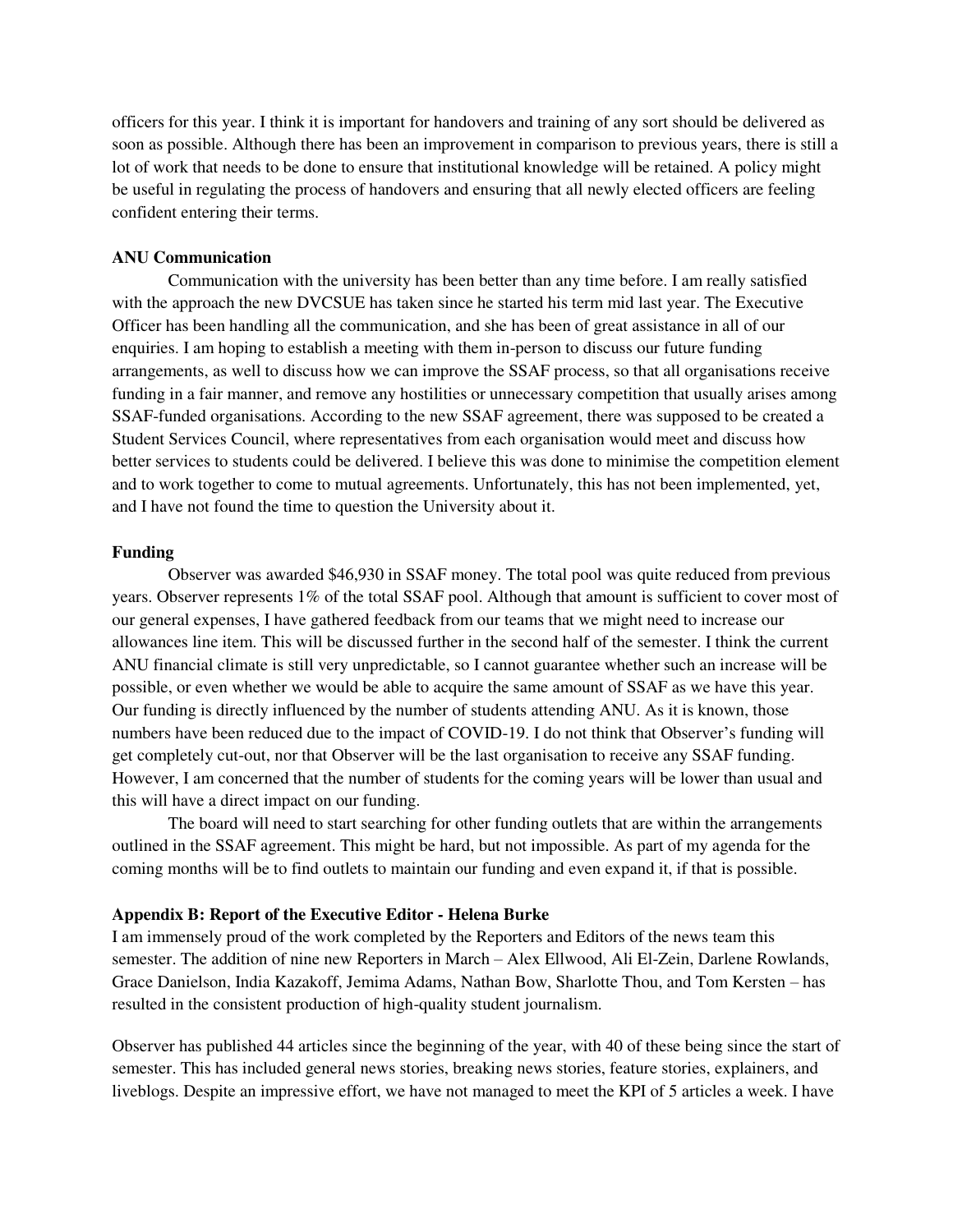created a revised, informal KPI within the editorial team of 12 articles a month. I believe this better reflects the capabilities of Observer based on our resources. I note that the previous KPI has not been met consistently since 2018. Year over year, we are on track to match or exceed 2020's equivalent output by the end of this month.

Highlights of this semester include:

Published articles from every Reporter on the team

- Continued advancement of Observer's focus on marginalised voices in news content – namely, International students, financially independent students, and casual academic staff

- Breaking the exclusive story on the reinstatement of the CRS/CRN grading system

- Increased engagement on Facebook with 246 new page likes and 320 new page followers since  $\text{Jan } 1^{\text{st}}$ 

- A comprehensive (and mostly functioning) system of google drive documents for the Editorial Board to manage the logistics and content of the news team

Good responsiveness from Reporters on Slack

- Consistent engagement from Reporters in attending events on campus, contributing to the liveblog, posting in #observed/#potential\_articles, and performing proofs

- Attendance of a media training seminar presented by journalist Mark Kenny and hosted by ANU Media

- An improved relationship and level of communication between the Editorial Board and ANU Media

Challenges from this semester that I hope to improve on next semester include:

- A significant disparity in content output between Reporters
- An uneven distribution of work within the Editorial Board
- Article corrections and/or removals due to overlooked factual and/or framing errors
- A lack of timeliness from ANUSA Officers in responding to Observer's requests for comment

Overall, I believe this has been a very successful semester for the news team and I am immensely pleased with the work we have produced as a team. I look forward to the continued improvement of our published content through the break and into semester 2, and I feel confident that the team is in good shape to tackle the looming election season.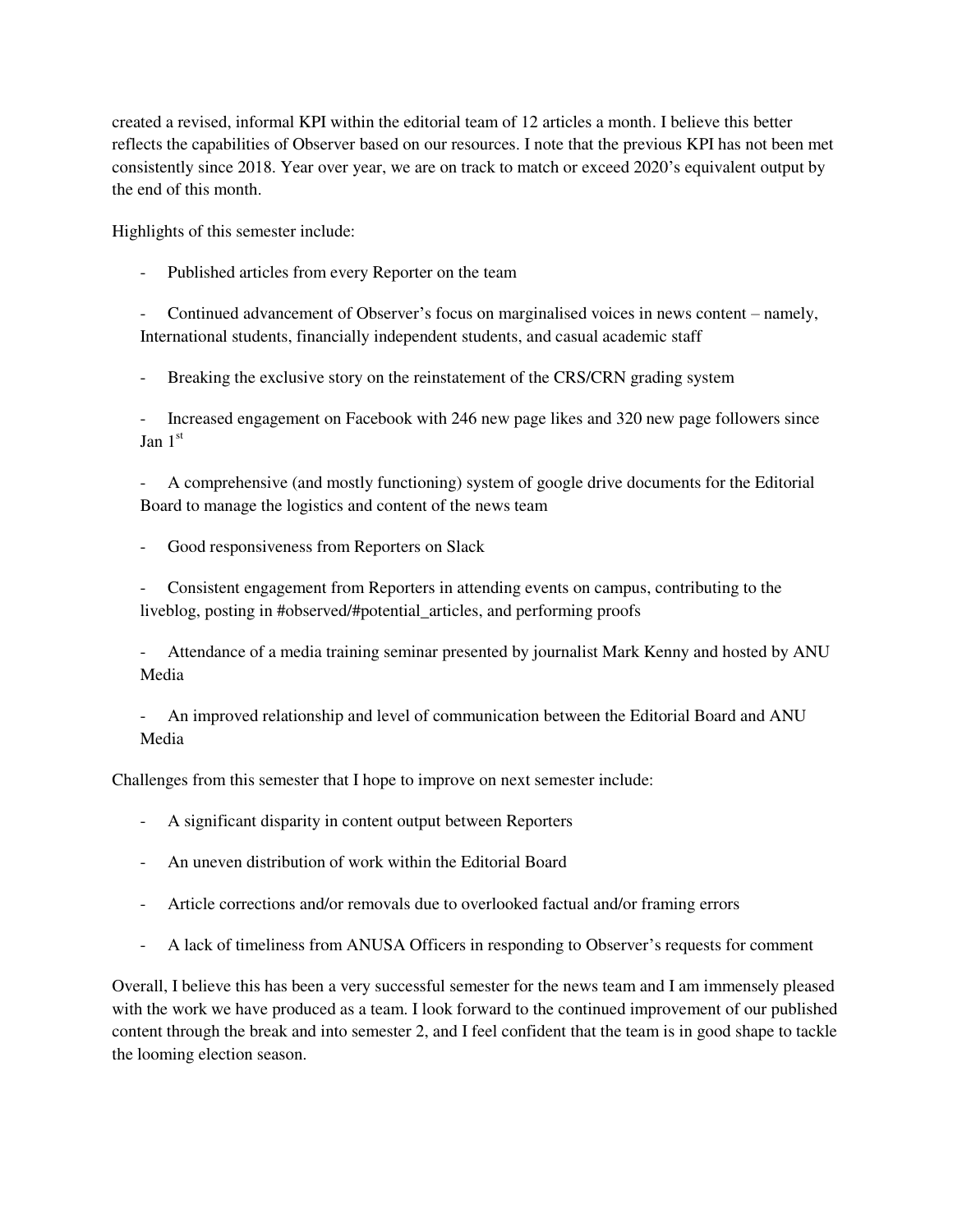If anyone has any questions or concerns regarding the contents of my report, please do not hesitate to contact me.

#### **Appendix C: Visual Content Executive Report - Joseph Oh**

I am very glad I was given the role as VCE starting for Term 2 of semester 1 despite the unprecedented events in our world that shook up Observer and the Visual Team in general. The team was almost non-existent beginning of this year but I am glad we have picked it up and put ourselves back on track to produce visual content. I still have many endeavours for our team, and there are still many aspects that I wish to amend and improve but overall, I feel like this semester has been a success.

Getting into the specific output of the visual team, we have tried to cover footage on significant events that occurred, such as the Library Cuts protest, Women's March protest, Jack Irvine's opening at aMBUSH (which is exploring new territories for coverage of cultural events at the ANU), and an interview with the president of the NUS. I feel like the collaboration between the visual team and news team in these events was very effective, but I wish there would be more engagement from the visual team members to be happy to attend events and actively seek for things to cover.

Next, I am very glad about the resurrection of Fortnightly Five, which again is another successful outcome from the collaboration between the news and visual team. I hope to improve the quality by making the footage and delivery more professional, such as having subtitles and the presenters not having to read off their phones/papers, etc. I also think there needs to be improvements in the structure and scripting of the video, so that the video flows nicely and seems professional. There have been some disjoint elements and transitions in the videos we have made so far. Overall, I think the Fortnightly Five has changed from being shot in an office to a more appealing and approachable source of news through the implementation of light humour and change in scenery. I am thankful for the people who have put in the work to make this work smoothly, and I hope we can be consistent in producing the Fortnightly Five. As for possible content in the future, I am still brainstorming on what would be suitable to do, but my team has come up with ideas such as documentaries that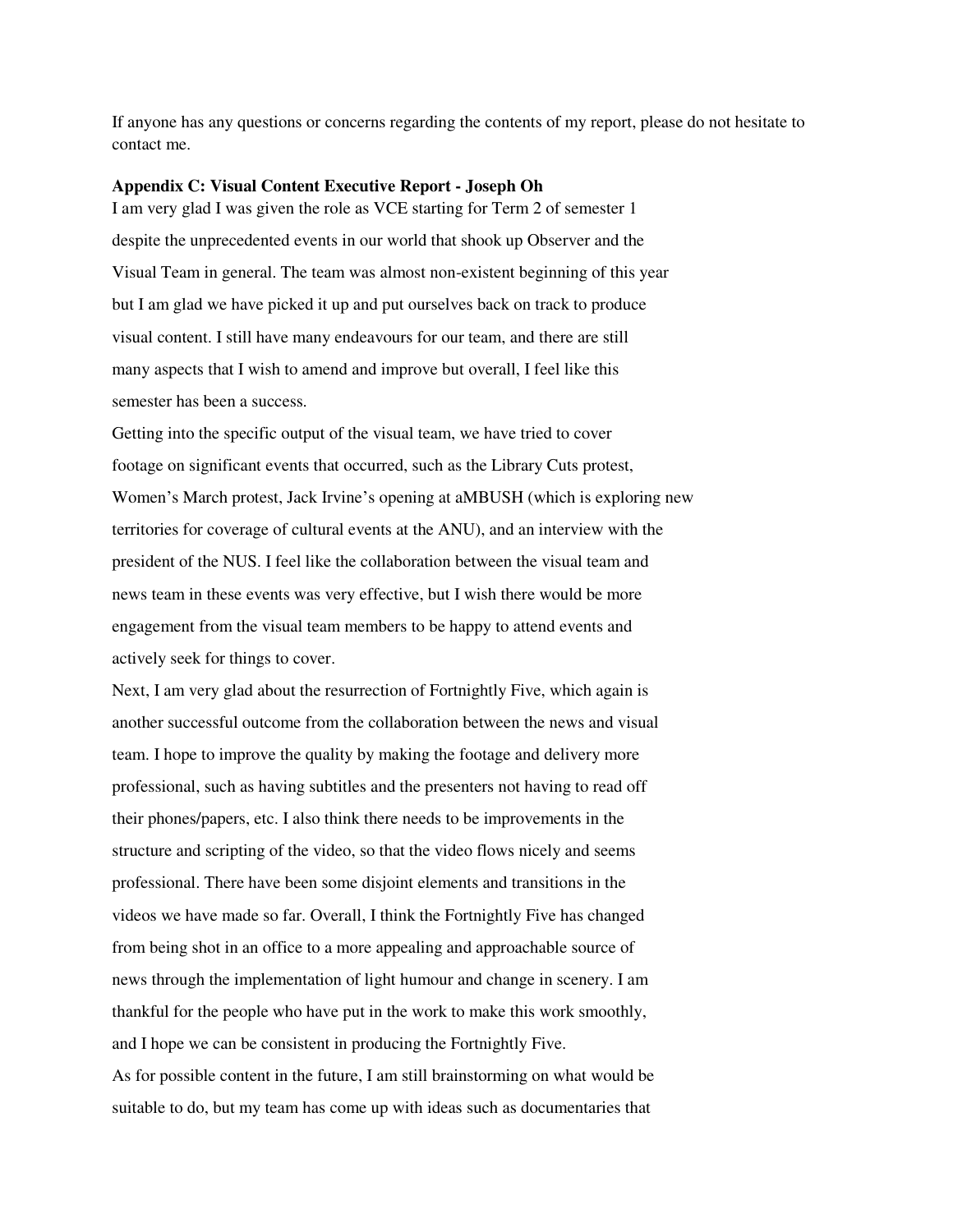elaborate on the explainers that we put out, and possibly interviews with people relevant to their coursework, etc. This leads up to aspects in the Visual Team that I wish to improve. As I mentioned above, so far for the video production and photo coverage, I have not been getting satisfactory engagement from the visual team. I will aim to implement a stronger structure in the team (such as regular meetings) to allow the members to stay engaged with the content we produce. I also plan to do a masterclass for Photoshop, Premiere, and videography early in semester 2, so that every team member will be able to make a graphic when necessary and is able to go to events to film/take photos.

I began Observer as a graphic designer, and I think making the graphics for the articles have been a sole job for myself, with the occasional help from Helena, Brandon, and Rebecca. I think this is a crucial aspect of the visual team to improve, so I will try my best to get everyone in the team familiar with producing graphics.

To wrap up, I am planning to release a new hiring call for semester 2 for more visual team members (graphics, video, photo). I believe that Fortnightly Five will slowly gain a stronger structure and everyone involved producing it will know what to do. I wish that the collaboration with the news team flourishes, and I want everyone in Observer to stay engaged with all the content we produce.

#### **Appendix D: Web Executive Report - Angus Brooks**

This is my second year as web executive. This year has been more 'stable' than 2020, which saw substantial upgrades occur to the ANU Observer site. This year, I have been more focussed on improving Observer's reach by making use of more platforms, as well as improving data security and backend systems that our team use to perform their roles.

#### Facebook reliance

This year, the biggest 'IT issue' that impacted Observer was a restriction that was placed on our Facebook page, along with the majority of other news organisations in Australia. This was in response to The Australian Government's *News Media and Digital Platforms Mandatory Bargaining Code* Bill 2021.

Following negotiations between Facebook and The Australian Government, news content on Facebook was restored. However, the incident highlighted Observer's significant reliance on Facebook, which drives the majority of our viewership, both through our page and ANU Schmidtposting.

This year I have been exploring alternative platforms for delivering news content, with Facebook's news ban adding a sense of urgency to this. Although it is now slightly less urgent than before, I am still very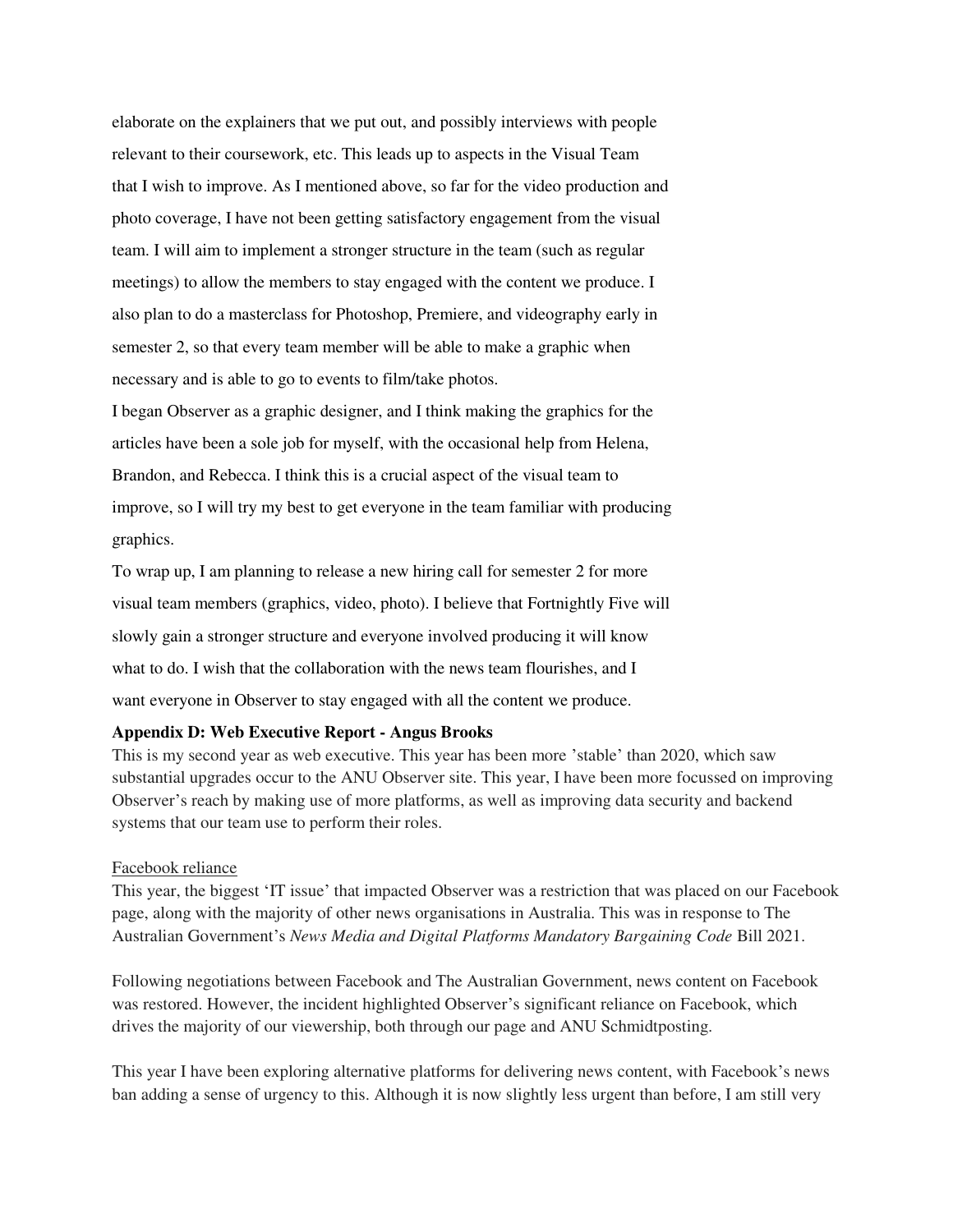keen to diversify our sharing platforms. We may have our page back, but we are still at the mercy of Facebook's algorithm and any changes that they may choose to make.

This semester we have been experimenting with email newsletters. Although ANU Market Day was a bit of a victim of ACT Health restrictions, we asked the people who came by our stall to sign up for emails from Observer, and have been piloting these. We have sent a few fortnightly news summaries, and these have been successful in terms of 'opens'. Going forward I am hoping to more aggressively push these, including adding sign up links onto the Observer website and onto our social media.

I am also looking at expanding Observer's presence on other social media networks. We are somewhat making use of Twitter, although I am keen to move away from automated tweets and towards custom descriptions for each article. I am working with news team to help implement this change.

We continue to explore ways to expand the reach of our content to more ANU students, and are always open to new suggestions and ideas.

# Cloud Storage Systems

With the help of the secretary, Observer's cloud storage was upgraded. From my perspective this is a really important change to ensure data and information security, as it is linked to our existing G-Suite user management system, rather than just unprotected links. The rest of the Observer team is also benefiting from a vast improvement to file management.

# Content Management Systems

There are a few minor flaws with our content management system (the backend platform that we use to publish articles and run the Observer website). Whilst these have no impact on people visiting our website and reading articles, they impact our reporters and team members. I am planning a upgrade of the software that will improve the experience for our team. In particular, the upgrade will address issues with bylines on the websites and reporters' personal pages, which is something that consultation with the team has identified as an issue

# **Appendix E: Community Executive Report - Angus Brooks**

Community Executive is a new role that has been created at Observer this year designed to fill some gaps in responsibilities for Observer as a whole. So far this year I have been primarily focussed on office management, and working with teams to help ensure that teams function better and work better within the organisation.

It's really pleasing that our office is being used as a resource by our team, it is a fantastic space and I'm looking at ways to improve it. UniLodge Australia, who manage the building on behalf of the University, have proven to be very helpful this year and have worked very well to help resolve issues with the space as they arise. I'm very keen to get our logo on the sign out the front that still reads "Student Experience and Career Development" but this has been delayed by a huge amount of consultation that has had to happen with ANU before any signage is updated on campus. This process has now been completed and we have also recently obtained approval from ACT Government and National Capital Authority to proceed with the update, so this should be happening within the next couple of weeks.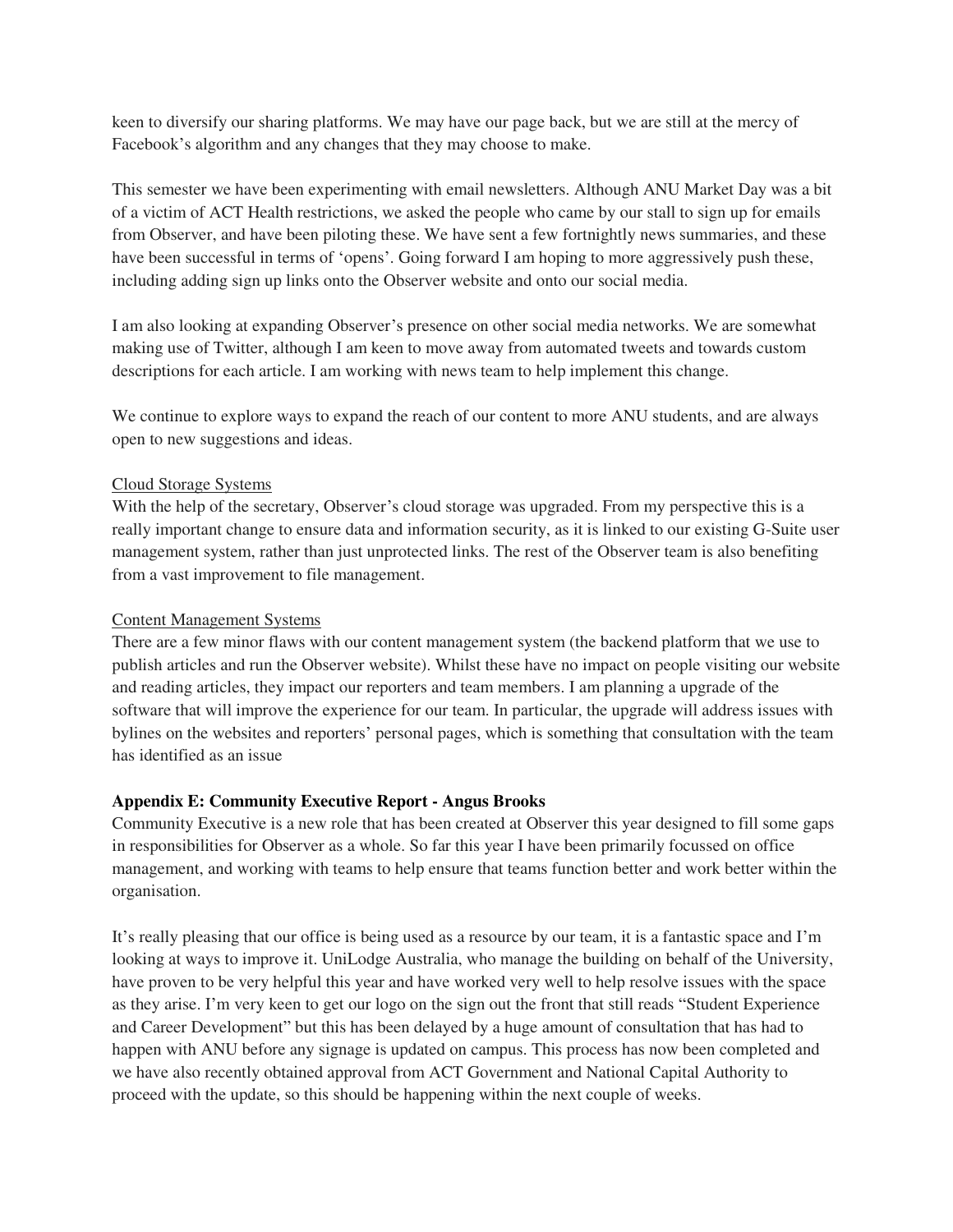This role also looks at organising events for Observer, and we've had a number of social events for our team this semester, and are hoping to organise one for past and present Observer officers in the coming term. These are a great chance for our teams to get to know each other - one issue we've had at Observer previously is teams working individually, and we hope that we can build a more collaborative culture through opportunities such as this.

#### **Appendix F: Secretary's Report - Konstantinos Katsanis**

 Firstly, I would like to state that I wish I had dedicated more time in fulfilling my Secretary duties. I was hoping to have worked on some policies and regulations already. Unfortunately, that did not happen because I was fulfilling partly the duties of the Visual Content Executive for the first half of this semester. We did not have a Visual Content Executive for that period, and there was some critical work that had to be done to ensure that the visual team performs according to expectations.

After finding someone to take over the role, I returned to working on policies, most importantly the constitutional changes that have been proposed for this OGM. These amendments were a result of a prolonged consultation among board board members, starting from early 2020, and finalised this year. The basic proposal is the creation of a new executive, the Chief Operating Officer, who is responsible for overseeing the day-to-day operations of the organisation. Mainly, they will be supervising the executives and will be implementing the strategic vision the board has set.

We hope that this will improve the efficiency of our operations and will improve performance. We also hope that this will improve communication between teams. The reason behind this is that we've had problems with monitoring our team's KPIs, as well as finding solutions to those, as well as other problems. There were occasionally conflicts between executives, and times where some board members felt that some work was not getting done by other executives, but could not question it as they did not know what exactly was going wrong. We thought that by having someone who works closely with the executives, we will be able to resolve a lot of those problems. Another important benefit with that role is that it will help distinguish management from governance. In the past, a lot of items for discussions in the board meetings were things that were not board- or governance- related. This was consuming a lot of time from significant strategic discussions. For instance, topics included what kind of videos we should make in the future, or how to decorate the office. These topics should belong in other meetings. For that reason, we decided that the Chief Operating Officer should hold fortnightly meetings with all executive committee members. These meetings would also help de-escalate any minor conflicts at a lower level, before they are brought up to the board.

Majorly, the responsibilities and powers of the Chief Operating Officer will be listed in policies that have been made mandatory to exist. These policies will only be drafted if the amendments pass. Furthermore, there is a list of other policies and regulations that have to be created. There is also a list of policies that need to be updated.

Regulations to be created: Financial Regulations

Regulations to be updated: Team Regulations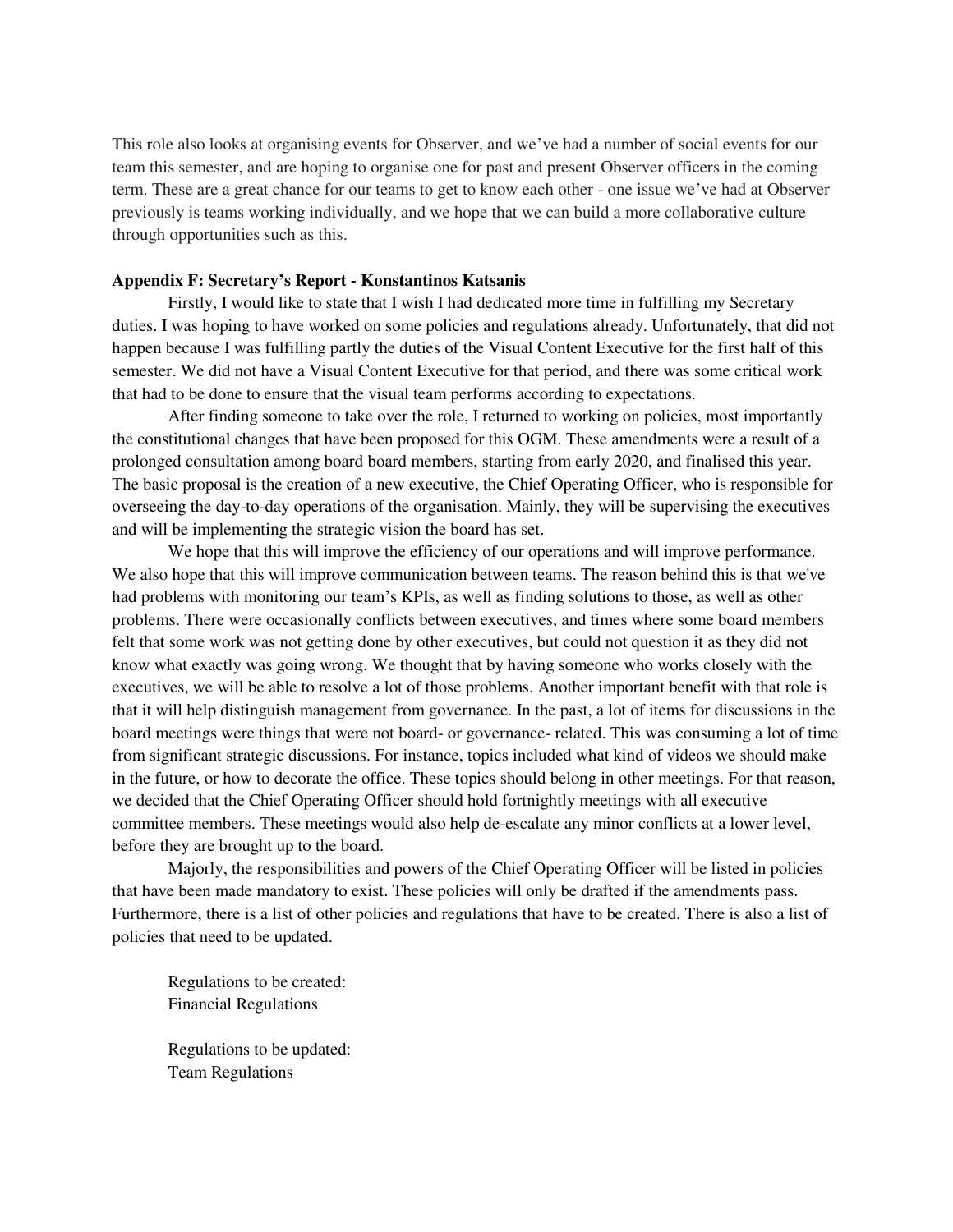Policies to be created: Asset Management Policy Handover Policy Hiring Policy Office Policy Officer Policy Operational Meetings Policy Visual Content Team Policy

Policies to be updated: Advertising Policy Conflicts of Interest Policy Equipment Use Policy

Updated Regulations: Electoral Regulations Team Regulations

Updated Policies: Payment Policy

#### **Appendix G: Report of the Finance Executive - Sung Jae Lee**

Although it is still the former half of the year, it has already been a financially interesting period for the ANU Observer.

This year's elected Finance Executive prematurely departed from our organisation. As the replacement, I have only held this position for just over a month. The handover process has personally been quite smooth; however, the learning curve is steep, and I am aware of the inconvenience this whole transition has caused. Honoraria and allowance payments have seen huge delays and I hope that this was a unique, one-off happening due to the unforeseen transition.

This year our SSAF allocation is \$46,930. This is almost \$5,000 less than the allocation we received last year. Our budget this year is \$54,130. The following is our expenditure: